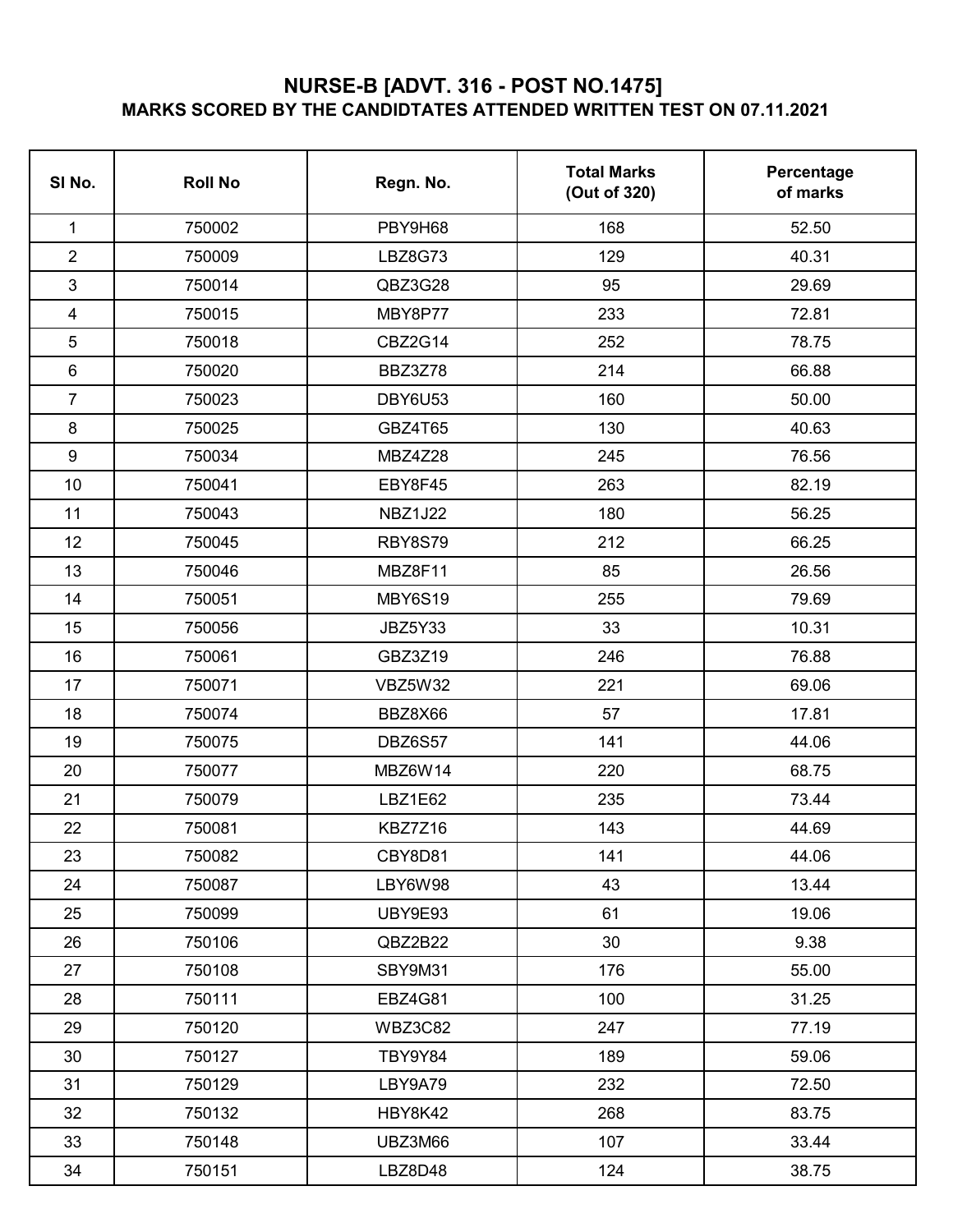| SI No. | <b>Roll No</b> | Regn. No.      | <b>Total Marks</b><br>(Out of 320) | Percentage<br>of marks |
|--------|----------------|----------------|------------------------------------|------------------------|
| 35     | 750152         | RBY8H74        | 227                                | 70.94                  |
| 36     | 750153         | WBZ6A13        | 166                                | 51.88                  |
| 37     | 750164         | <b>JBZ2A97</b> | 108                                | 33.75                  |
| 38     | 750165         | KBZ6A61        | 237                                | 74.06                  |
| 39     | 750166         | UBZ7P34        | 210                                | 65.63                  |
| 40     | 750167         | MBY6W87        | 192                                | 60.00                  |
| 41     | 750170         | SBZ5H64        | 221                                | 69.06                  |
| 42     | 750171         | MBY6V17        | 149                                | 46.56                  |
| 43     | 750172         | <b>LBY9J85</b> | 168                                | 52.50                  |
| 44     | 750173         | VBY6Y77        | 229                                | 71.56                  |
| 45     | 750175         | <b>HBZ3S86</b> | 182                                | 56.88                  |
| 46     | 750177         | TBY7K29        | 115                                | 35.94                  |
| 47     | 750179         | NBZ2P39        | 80                                 | 25.00                  |
| 48     | 750185         | <b>SBZ5U14</b> | 210                                | 65.63                  |
| 49     | 750186         | RBZ4N13        | 221                                | 69.06                  |
| 50     | 750197         | <b>TBY9G97</b> | 105                                | 32.81                  |
| 51     | 750198         | <b>UBZ3T37</b> | 228                                | 71.25                  |
| 52     | 750200         | <b>FBY8Q52</b> | 38                                 | 11.88                  |
| 53     | 750205         | GBZ2C49        | 175                                | 54.69                  |
| 54     | 750207         | <b>JBY9S35</b> | 220                                | 68.75                  |
| 55     | 750213         | WBZ4Y77        | 80                                 | 25.00                  |
| 56     | 750214         | WBY8X48        | 222                                | 69.38                  |
| 57     | 750218         | NBY7Z96        | 160                                | 50.00                  |
| 58     | 750222         | QBZ3G87        | 215                                | 67.19                  |
| 59     | 750231         | <b>TBZ3V85</b> | 78                                 | 24.38                  |
| 60     | 750241         | DBZ8F53        | 120                                | 37.50                  |
| 61     | 750246         | CBZ3Q52        | 123                                | 38.44                  |
| 62     | 750247         | LBY6X96        | 171                                | 53.44                  |
| 63     | 750250         | BBZ6C89        | 232                                | 72.50                  |
| 64     | 750251         | VBZ7N53        | 80                                 | 25.00                  |
| 65     | 750260         | NBZ5C84        | 206                                | 64.38                  |
| 66     | 750263         | <b>UBZ3H71</b> | 82                                 | 25.63                  |
| 67     | 750270         | RBZ1L39        | 144                                | 45.00                  |
| 68     | 750272         | QBY6V65        | 59                                 | 18.44                  |
| 69     | 750277         | BBY7A76        | 235                                | 73.44                  |
| 70     | 750287         | EBZ3X84        | 225                                | 70.31                  |
| 71     | 750291         | GBY7F79        | 242                                | 75.63                  |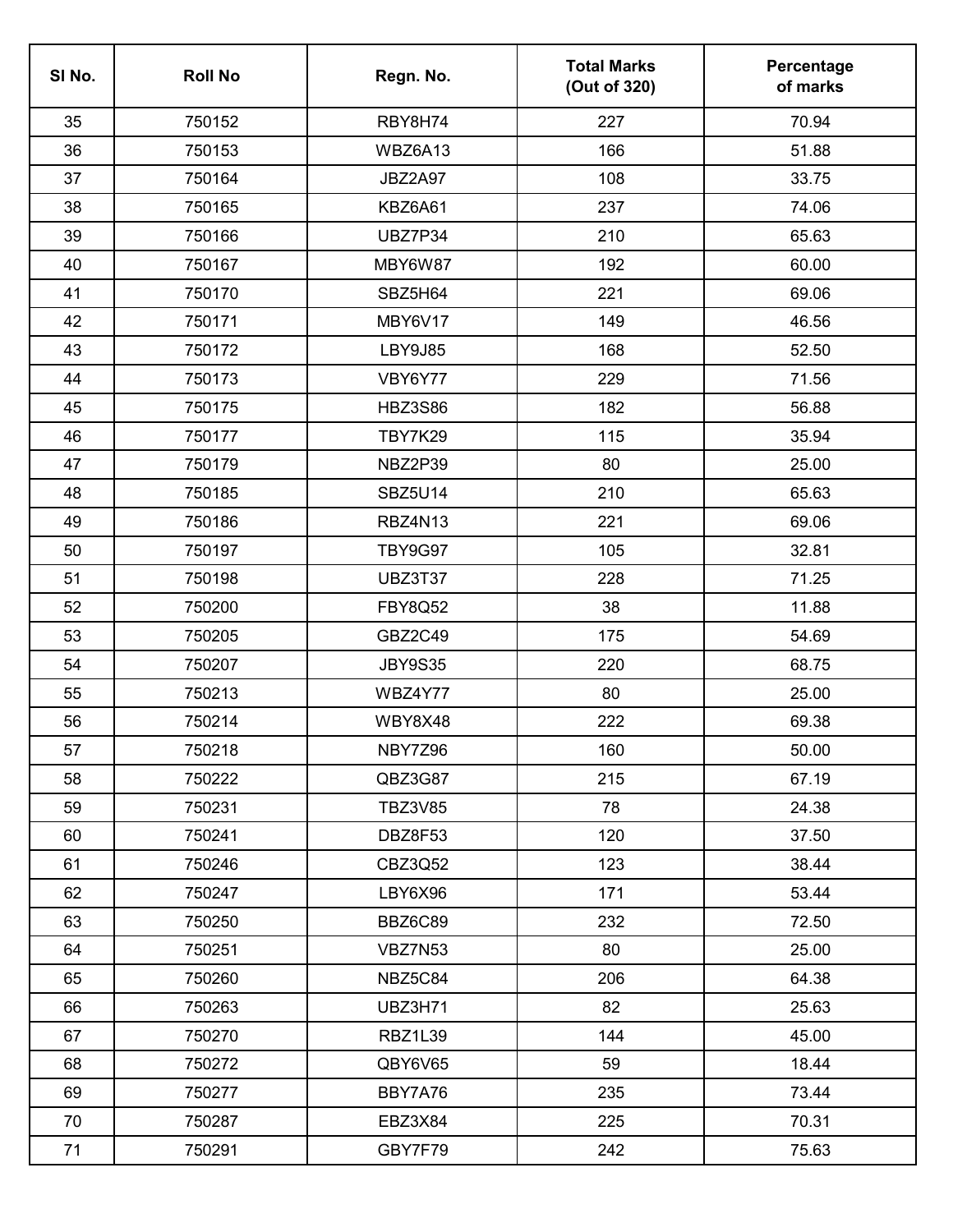| SI No. | <b>Roll No</b> | Regn. No.      | <b>Total Marks</b><br>(Out of 320) | Percentage<br>of marks |
|--------|----------------|----------------|------------------------------------|------------------------|
| 72     | 750292         | VBY8K17        | 148                                | 46.25                  |
| 73     | 750298         | <b>FBZ7T28</b> | 185                                | 57.81                  |
| 74     | 750311         | GBZ1P99        | 177                                | 55.31                  |
| 75     | 750318         | CBZ5H39        | 120                                | 37.50                  |
| 76     | 750320         | NBY9Q77        | 225                                | 70.31                  |
| 77     | 750321         | WBZ5W48        | 75                                 | 23.44                  |
| 78     | 750322         | <b>TBZ4Q11</b> | 81                                 | 25.31                  |
| 79     | 750323         | SBY8N44        | 186                                | 58.13                  |
| 80     | 750327         | <b>UBY9Z71</b> | 228                                | 71.25                  |
| 81     | 750328         | FBZ3Z32        | 78                                 | 24.38                  |
| 82     | 750343         | DBY6A48        | 213                                | 66.56                  |
| 83     | 750347         | GBY8V26        | 245                                | 76.56                  |
| 84     | 750348         | KBZ6V44        | 90                                 | 28.13                  |
| 85     | 750362         | <b>PBZ7S43</b> | 153                                | 47.81                  |
| 86     | 750366         | <b>FBZ2Y17</b> | 286                                | 89.38                  |
| 87     | 750372         | <b>HBZ8J88</b> | 220                                | 68.75                  |
| 88     | 750373         | JBZ7N69        | 237                                | 74.06                  |
| 89     | 750378         | GBZ7A28        | 115                                | 35.94                  |
| 90     | 750388         | DBZ6Z92        | 212                                | 66.25                  |
| 91     | 750392         | MBZ7D75        | 147                                | 45.94                  |
| 92     | 750397         | NBZ6A54        | 121                                | 37.81                  |
| 93     | 750398         | VBZ6T69        | 74                                 | 23.13                  |
| 94     | 750399         | DBZ7P99        | 146                                | 45.63                  |
| 95     | 750403         | <b>PBY8U87</b> | 130                                | 40.63                  |
| 96     | 750406         | LBY8F92        | 111                                | 34.69                  |
| 97     | 750413         | JBZ6B98        | 251                                | 78.44                  |
| 98     | 750419         | PBY7T42        | 185                                | 57.81                  |
| 99     | 750422         | <b>FBZ8S93</b> | 265                                | 82.81                  |
| 100    | 750424         | LBZ3R15        | 218                                | 68.13                  |
| 101    | 750425         | KBZ2T72        | 166                                | 51.88                  |
| 102    | 750434         | <b>MBZ2H55</b> | 94                                 | 29.38                  |
| 103    | 750438         | <b>RBZ2V39</b> | 70                                 | 21.88                  |
| 104    | 750439         | <b>KBZ1J56</b> | 146                                | 45.63                  |
| 105    | 750457         | CBZ1E99        | 106                                | 33.13                  |
| 106    | 750459         | HBZ5Z78        | 140                                | 43.75                  |
| 107    | 750462         | BBY8P31        | 254                                | 79.38                  |
| 108    | 750472         | GBZ7D84        | 243                                | 75.94                  |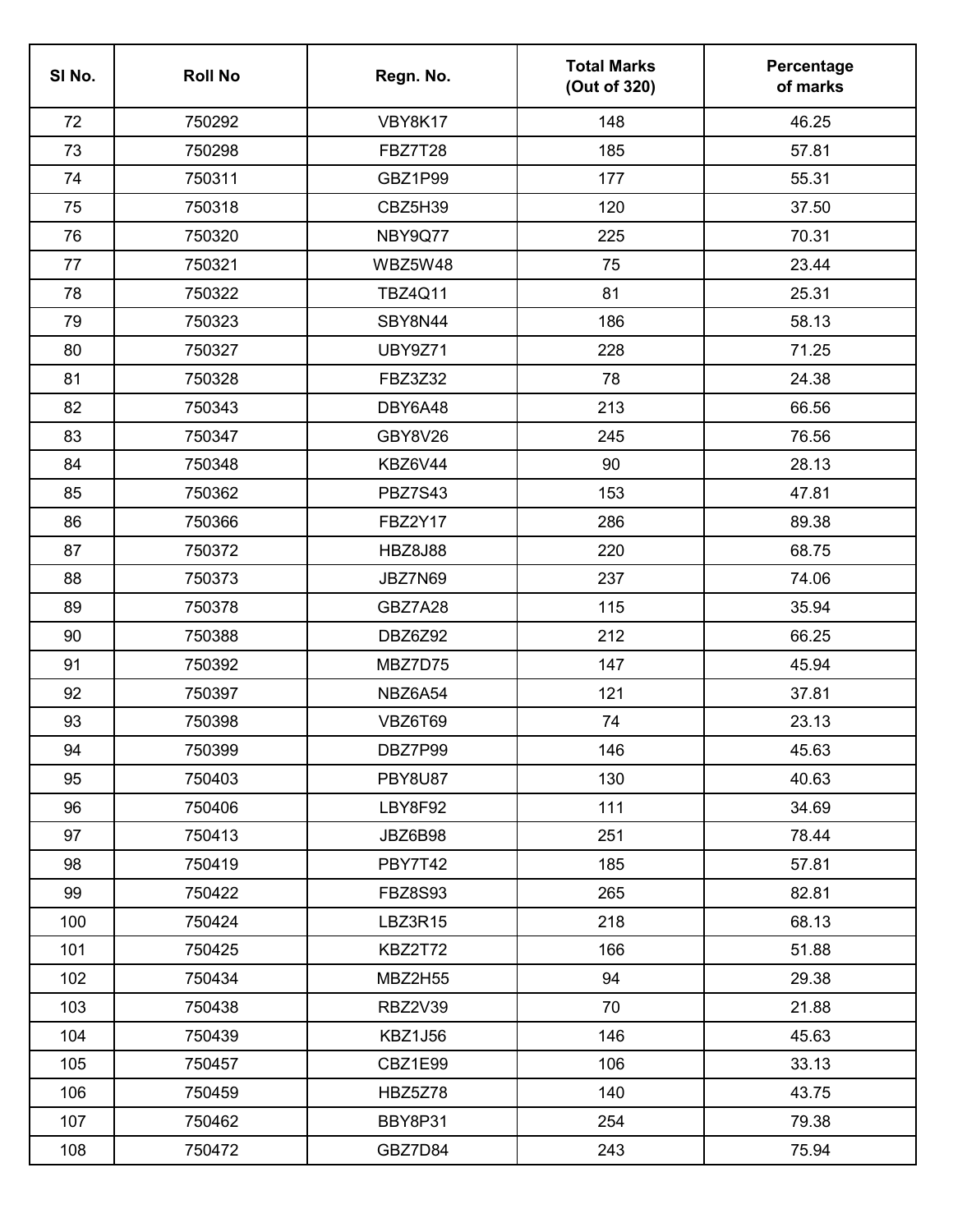| SI No. | <b>Roll No</b> | Regn. No.      | <b>Total Marks</b><br>(Out of 320) | Percentage<br>of marks |
|--------|----------------|----------------|------------------------------------|------------------------|
| 109    | 750473         | NBZ8F88        | 150                                | 46.88                  |
| 110    | 750477         | <b>FBY6S38</b> | 123                                | 38.44                  |
| 111    | 750481         | RBY9S69        | 100                                | 31.25                  |
| 112    | 750483         | GBZ1M74        | 175                                | 54.69                  |
| 113    | 750484         | <b>VBY8T81</b> | 192                                | 60.00                  |
| 114    | 750486         | <b>GBZ1H22</b> | 139                                | 43.44                  |
| 115    | 750487         | CBZ3P12        | 155                                | 48.44                  |
| 116    | 750488         | MBY7Q88        | 151                                | 47.19                  |
| 117    | 750490         | <b>VBZ8U95</b> | 137                                | 42.81                  |
| 118    | 750491         | <b>TBZ6Y36</b> | 212                                | 66.25                  |
| 119    | 750502         | QBZ7U77        | 201                                | 62.81                  |
| 120    | 750505         | MBZ7D58        | 75                                 | 23.44                  |
| 121    | 750510         | QBZ5G46        | 185                                | 57.81                  |
| 122    | 750518         | VBZ6P74        | 157                                | 49.06                  |
| 123    | 750520         | <b>WBY8M71</b> | 223                                | 69.69                  |
| 124    | 750522         | <b>VBY7Y92</b> | 232                                | 72.50                  |
| 125    | 750525         | <b>TBZ4F65</b> | 116                                | 36.25                  |
| 126    | 750528         | LBY8M88        | 229                                | 71.56                  |
| 127    | 750531         | GBZ2B81        | 210                                | 65.63                  |
| 128    | 750532         | <b>UBZ7C27</b> | 61                                 | 19.06                  |
| 129    | 750533         | GBY7W61        | 187                                | 58.44                  |
| 130    | 750539         | <b>VBZ4S71</b> | 25                                 | 7.81                   |
| 131    | 750557         | MBY8F81        | 224                                | 70.00                  |
| 132    | 750564         | NBZ1K54        | 127                                | 39.69                  |
| 133    | 750566         | DBZ4D58        | 145                                | 45.31                  |
| 134    | 750568         | <b>JBZ6Z19</b> | 196                                | 61.25                  |
| 135    | 750570         | JBZ7A37        | 47                                 | 14.69                  |
| 136    | 750572         | KBZ8A14        | 179                                | 55.94                  |
| 137    | 750574         | <b>HBZ5Y42</b> | 215                                | 67.19                  |
| 138    | 750579         | NBZ3X38        | 57                                 | 17.81                  |
| 139    | 750596         | EBY9L52        | 120                                | 37.50                  |
| 140    | 750612         | EBZ4C66        | 50                                 | 15.63                  |
| 141    | 750615         | NBZ1C64        | 230                                | 71.88                  |
| 142    | 750627         | EBY6A88        | 224                                | 70.00                  |
| 143    | 750630         | HBZ5A89        | 81                                 | 25.31                  |
| 144    | 750632         | <b>FBY8V96</b> | 200                                | 62.50                  |
| 145    | 750633         | <b>UBZ7U93</b> | 283                                | 88.44                  |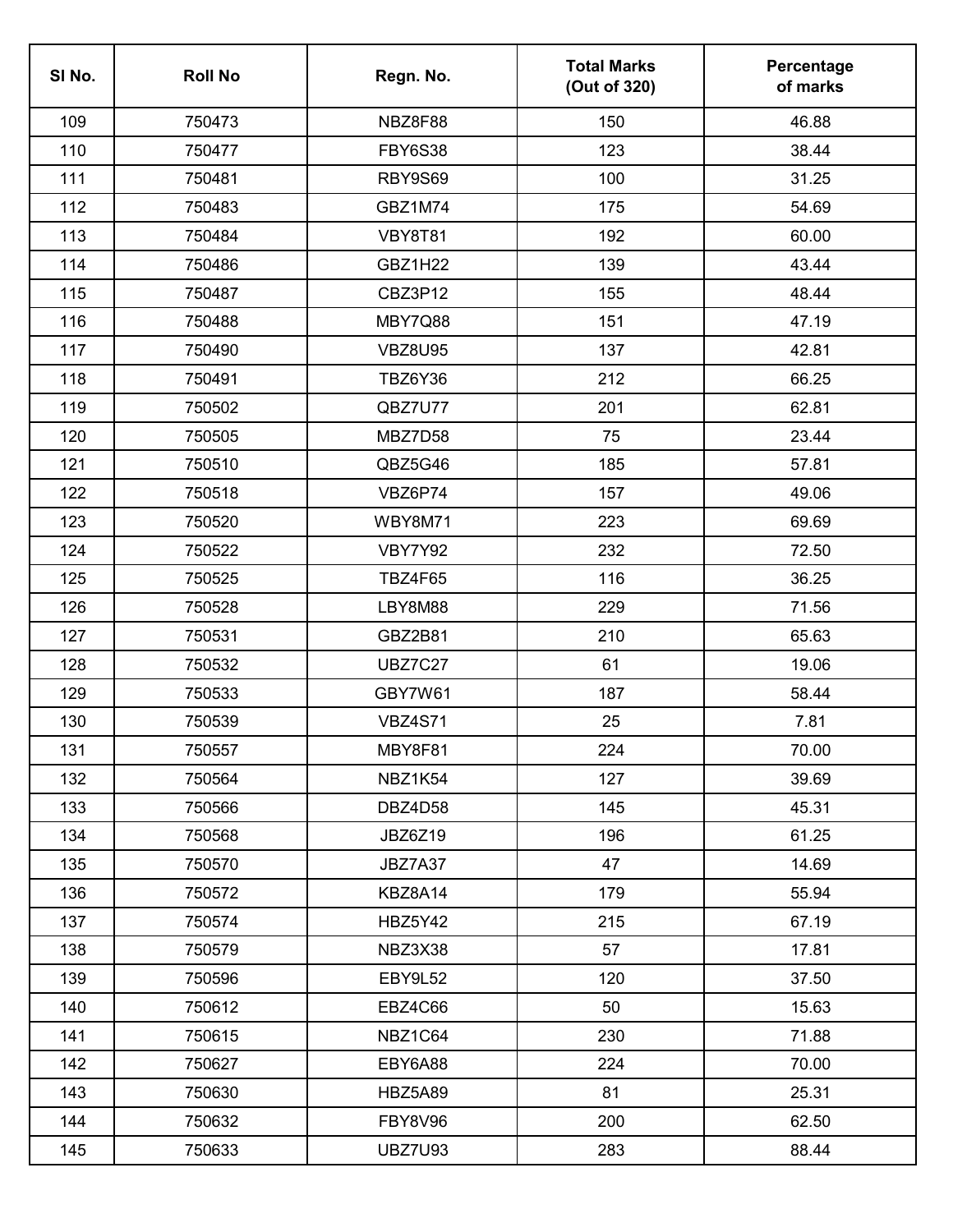| SI <sub>No.</sub> | <b>Roll No</b> | Regn. No.      | <b>Total Marks</b><br>(Out of 320) | Percentage<br>of marks |
|-------------------|----------------|----------------|------------------------------------|------------------------|
| 146               | 750634         | SBY9Z62        | 97                                 | 30.31                  |
| 147               | 750635         | JBZ6Y48        | 210                                | 65.63                  |
| 148               | 750636         | <b>GBZ1U89</b> | 270                                | 84.38                  |
| 149               | 750638         | CBZ2V78        | 136                                | 42.50                  |
| 150               | 750639         | CBZ9M85        | 274                                | 85.63                  |
| 151               | 750647         | QBZ5R86        | 255                                | 79.69                  |
| 152               | 750659         | <b>EBZ5G93</b> | 182                                | 56.88                  |
| 153               | 750660         | PBZ5F78        | 255                                | 79.69                  |
| 154               | 750662         | WBZ4M92        | 92                                 | 28.75                  |
| 155               | 750663         | WBY9H49        | 101                                | 31.56                  |
| 156               | 750664         | NBY7X93        | 68                                 | 21.25                  |
| 157               | 750666         | EBZ2E76        | 215                                | 67.19                  |
| 158               | 750667         | GBY9U97        | 85                                 | 26.56                  |
| 159               | 750671         | GBZ4V77        | 30                                 | 9.38                   |
| 160               | 750672         | <b>PBZ7Q15</b> | 35                                 | 10.94                  |
| 161               | 750674         | SBZ7P51        | 126                                | 39.38                  |
| 162               | 750676         | <b>RBZ1J74</b> | 222                                | 69.38                  |
| 163               | 750680         | KBZ2B31        | 179                                | 55.94                  |
| 164               | 750687         | DBY7E93        | 242                                | 75.63                  |
| 165               | 750694         | CBZ4A26        | 126                                | 39.38                  |
| 166               | 750695         | NBZ7W62        | 222                                | 69.38                  |
| 167               | 750696         | RBZ6K31        | 173                                | 54.06                  |
| 168               | 750715         | NBY6S59        | 121                                | 37.81                  |
| 169               | 750722         | LBZ7N98        | 242                                | 75.63                  |
| 170               | 750729         | SBZ7Z46        | 166                                | 51.88                  |
| 171               | 750730         | BBZ2K46        | 20                                 | 6.25                   |
| 172               | 750732         | MBZ5K11        | 224                                | 70.00                  |
| 173               | 750736         | <b>WBY9W53</b> | 245                                | 76.56                  |
| 174               | 750741         | FBY8K53        | 175                                | 54.69                  |
| 175               | 750743         | <b>UBY9Q31</b> | 30                                 | 9.38                   |
| 176               | 750753         | CBZ3D94        | 226                                | 70.63                  |
| 177               | 750760         | <b>EBY7J54</b> | 130                                | 40.63                  |
| 178               | 750762         | HBZ7A69        | 194                                | 60.63                  |
| 179               | 750765         | <b>BBZ7U54</b> | 255                                | 79.69                  |
| 180               | 750767         | FBY9R14        | 235                                | 73.44                  |
| 181               | 750775         | HBY6R64        | 213                                | 66.56                  |
| 182               | 750776         | CBY7E29        | 231                                | 72.19                  |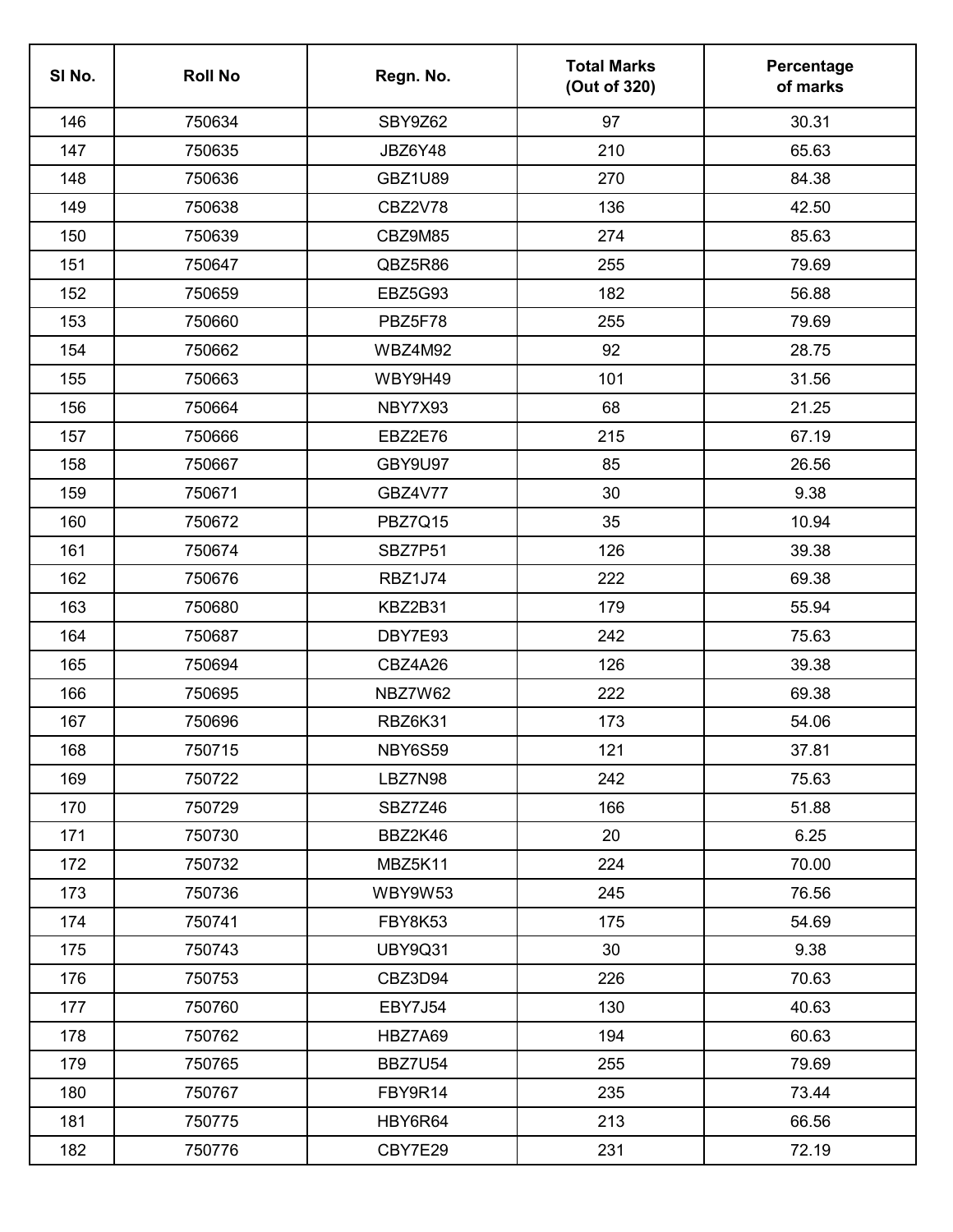| SI <sub>No.</sub> | <b>Roll No</b> | Regn. No.      | <b>Total Marks</b><br>(Out of 320) | Percentage<br>of marks |
|-------------------|----------------|----------------|------------------------------------|------------------------|
| 183               | 750783         | <b>UBZ3J61</b> | 261                                | 81.56                  |
| 184               | 750796         | <b>UBZ4A55</b> | 82                                 | 25.63                  |
| 185               | 750798         | DBZ1Y41        | 236                                | 73.75                  |
| 186               | 750803         | LBZ3U68        | 193                                | 60.31                  |
| 187               | 750804         | HBZ6R73        | 62                                 | 19.38                  |
| 188               | 750805         | <b>TBY9V51</b> | 184                                | 57.50                  |
| 189               | 750807         | <b>TBZ3T89</b> | 240                                | 75.00                  |
| 190               | 750809         | <b>RBZ5B95</b> | 220                                | 68.75                  |
| 191               | 750811         | KBZ8W87        | 140                                | 43.75                  |
| 192               | 750813         | EBY6A33        | 32                                 | 10.00                  |
| 193               | 750815         | DBZ1F86        | 186                                | 58.13                  |
| 194               | 750817         | <b>UBY7B51</b> | 203                                | 63.44                  |
| 195               | 750825         | PBZ8P95        | 103                                | 32.19                  |
| 196               | 750831         | KBZ6X79        | 17                                 | 5.31                   |
| 197               | 750834         | BBY6U32        | 245                                | 76.56                  |
| 198               | 750838         | VBZ2F68        | 175                                | 54.69                  |
| 199               | 750839         | FBY9D13        | 95                                 | 29.69                  |
| 200               | 750842         | <b>PBZ8J48</b> | 140                                | 43.75                  |
| 201               | 750846         | <b>LBY9J53</b> | 166                                | 51.88                  |
| 202               | 750848         | <b>MBZ1Y29</b> | 239                                | 74.69                  |
| 203               | 750850         | <b>RBZ2N65</b> | 154                                | 48.13                  |
| 204               | 750861         | <b>GBZ8C67</b> | 134                                | 41.88                  |
| 205               | 750862         | NBZ8D51        | 186                                | 58.13                  |
| 206               | 750869         | <b>TBZ2L23</b> | 230                                | 71.88                  |
| 207               | 750877         | <b>BBZ3V65</b> | 87                                 | 27.19                  |
| 208               | 750885         | <b>UBZ4Z35</b> | 75                                 | 23.44                  |
| 209               | 750891         | <b>KBZ4G51</b> | 193                                | 60.31                  |
| 210               | 750896         | KBY8C91        | 148                                | 46.25                  |
| 211               | 750914         | VBZ7P27        | 30                                 | 9.38                   |
| 212               | 750918         | <b>FBZ8R59</b> | 181                                | 56.56                  |
| 213               | 750926         | <b>HBZ4X81</b> | 242                                | 75.63                  |
| 214               | 750930         | HBZ6H36        | 220                                | 68.75                  |
| 215               | 750931         | GBZ1D19        | 234                                | 73.13                  |
| 216               | 750937         | CBY6P34        | 196                                | 61.25                  |
| 217               | 750939         | <b>CBZ8S16</b> | 240                                | 75.00                  |
| 218               | 750940         | RBY8W49        | 256                                | 80.00                  |
| 219               | 750946         | <b>HBZ8S72</b> | 115                                | 35.94                  |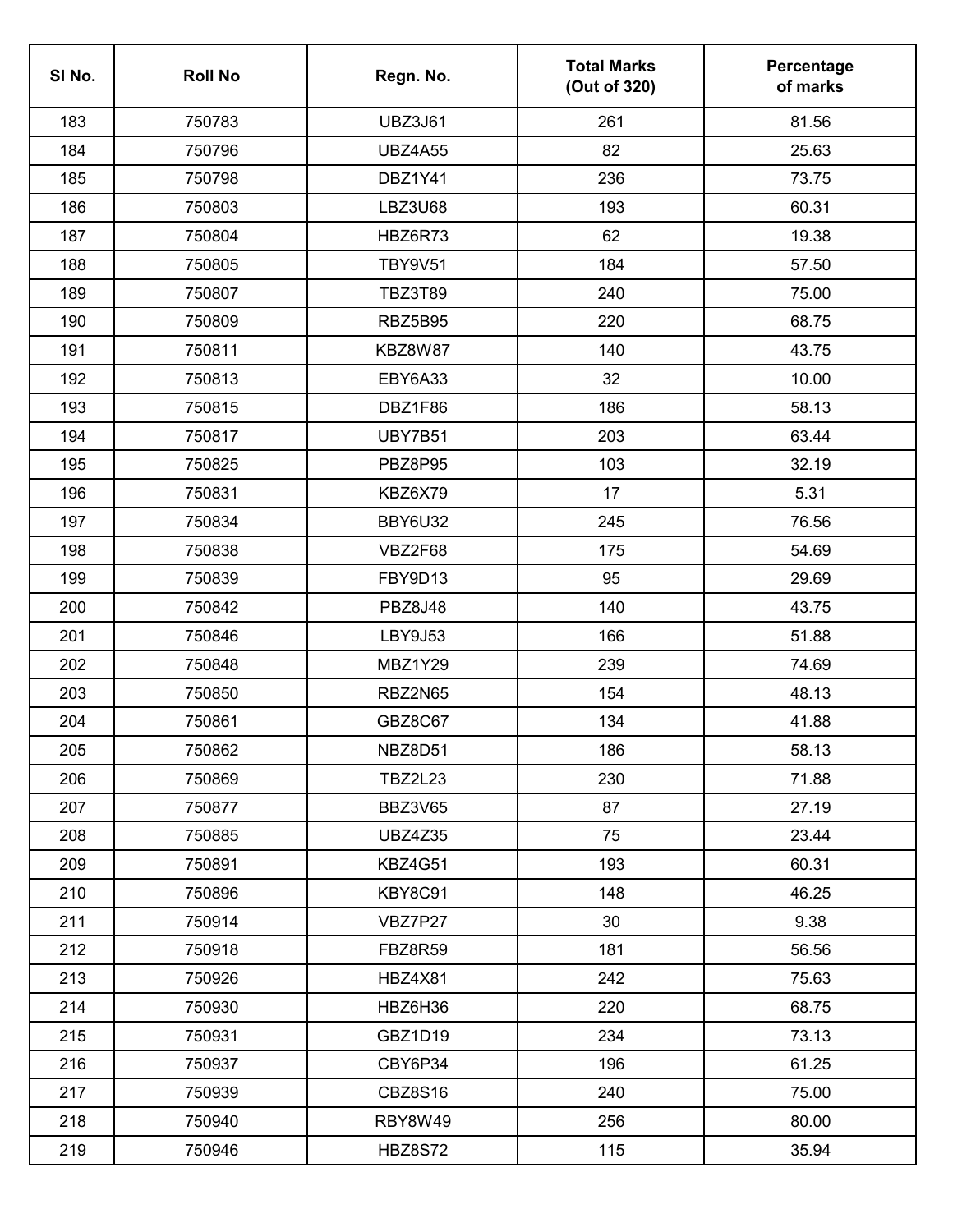| SI <sub>No.</sub> | <b>Roll No</b> | Regn. No.      | <b>Total Marks</b><br>(Out of 320) | Percentage<br>of marks |
|-------------------|----------------|----------------|------------------------------------|------------------------|
| 220               | 750951         | SBZ6T54        | 261                                | 81.56                  |
| 221               | 750952         | KBZ5E96        | 153                                | 47.81                  |
| 222               | 750953         | <b>VBZ5G16</b> | 174                                | 54.38                  |
| 223               | 750962         | CBZ4W67        | 200                                | 62.50                  |
| 224               | 750964         | RBY7G89        | 262                                | 81.88                  |
| 225               | 750972         | SBZ3B72        | 58                                 | 18.13                  |
| 226               | 750985         | <b>LBZ4K98</b> | 139                                | 43.44                  |
| 227               | 750986         | QBY9Q45        | 115                                | 35.94                  |
| 228               | 750989         | <b>KBZ4Z55</b> | 125                                | 39.06                  |
| 229               | 750992         | JBY7L85        | 182                                | 56.88                  |
| 230               | 750996         | <b>LBZ2U24</b> | 190                                | 59.38                  |
| 231               | 750999         | <b>JBZ3N51</b> | 11                                 | 3.44                   |
| 232               | 751003         | RBY9F46        | 188                                | 58.75                  |
| 233               | 751004         | CBZ4H88        | 168                                | 52.50                  |
| 234               | 751008         | <b>HBZ2J57</b> | 77                                 | 24.06                  |
| 235               | 751010         | <b>MBZ4G15</b> | 80                                 | 25.00                  |
| 236               | 751016         | JBZ8E64        | 210                                | 65.63                  |
| 237               | 751017         | <b>UBZ4N39</b> | 188                                | 58.75                  |
| 238               | 751022         | SBZ4Y16        | 226                                | 70.63                  |
| 239               | 751023         | KBZ7W41        | 93                                 | 29.06                  |
| 240               | 751024         | WBY9G87        | 244                                | 76.25                  |
| 241               | 751026         | <b>EBZ8B35</b> | 274                                | 85.63                  |
| 242               | 751039         | JBY8H81        | 187                                | 58.44                  |
| 243               | 751043         | <b>LBZ1M92</b> | 129                                | 40.31                  |
| 244               | 751048         | <b>TBZ7E39</b> | 80                                 | 25.00                  |
| 245               | 751057         | NBY9H39        | 167                                | 52.19                  |
| 246               | 751065         | PBY9L97        | 25                                 | 7.81                   |
| 247               | 751070         | JBZ8D61        | 223                                | 69.69                  |
| 248               | 751077         | FBZ4Y33        | 156                                | 48.75                  |
| 249               | 751085         | <b>HBZ2S82</b> | 59                                 | 18.44                  |
| 250               | 751093         | CBY8J88        | 135                                | 42.19                  |
| 251               | 751095         | WBZ1T83        | 125                                | 39.06                  |
| 252               | 751097         | RBZ7X74        | 146                                | 45.63                  |
| 253               | 751111         | QBZ1L52        | 277                                | 86.56                  |
| 254               | 751112         | GBZ5W58        | 158                                | 49.38                  |
| 255               | 751115         | VBZ2W99        | 144                                | 45.00                  |
| 256               | 751120         | DBY8B24        | 206                                | 64.38                  |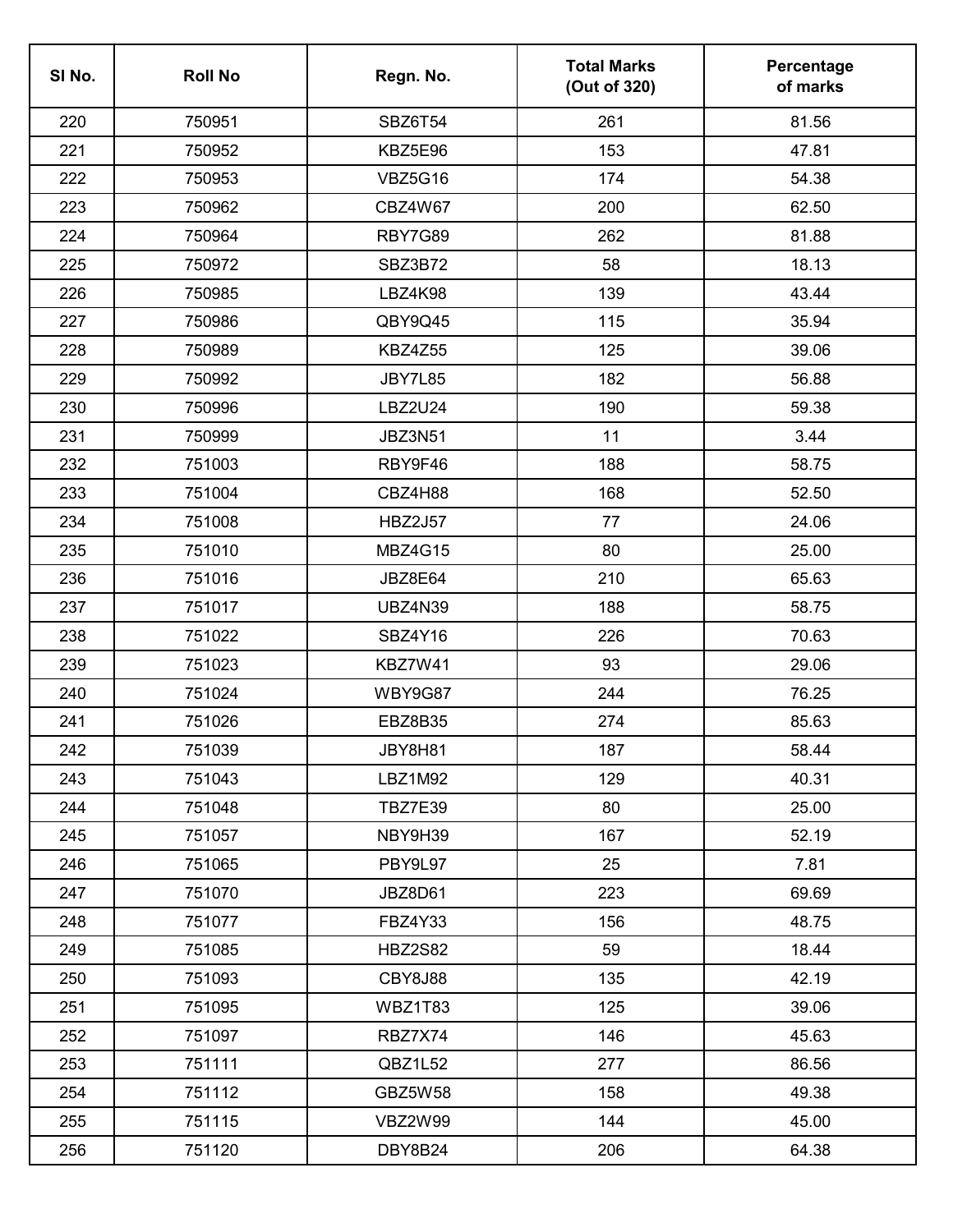| SI No. | <b>Roll No</b> | Regn. No.      | <b>Total Marks</b><br>(Out of 320) | Percentage<br>of marks |
|--------|----------------|----------------|------------------------------------|------------------------|
| 257    | 751125         | CBZ2K54        | 133                                | 41.56                  |
| 258    | 751128         | HBZ5F34        | 204                                | 63.75                  |
| 259    | 751146         | QBZ5V79        | 161                                | 50.31                  |
| 260    | 751148         | JBZ3W32        | 255                                | 79.69                  |
| 261    | 751154         | <b>JBZ5Q41</b> | 168                                | 52.50                  |
| 262    | 751156         | QBZ4E96        | 206                                | 64.38                  |
| 263    | 751161         | DBZ3J24        | 112                                | 35.00                  |
| 264    | 751171         | UBY9R51        | 211                                | 65.94                  |
| 265    | 751174         | <b>LBZ5M54</b> | 180                                | 56.25                  |
| 266    | 751178         | GBZ1B96        | 237                                | 74.06                  |
| 267    | 751183         | WBY6Y46        | 204                                | 63.75                  |
| 268    | 751184         | LBY7R16        | 239                                | 74.69                  |
| 269    | 751186         | <b>LBZ4K52</b> | 152                                | 47.50                  |
| 270    | 751188         | GBZ4J39        | 237                                | 74.06                  |
| 271    | 751190         | <b>NBZ4J68</b> | 275                                | 85.94                  |
| 272    | 751194         | MBY9J25        | 215                                | 67.19                  |
| 273    | 751195         | WBZ2D67        | 195                                | 60.94                  |
| 274    | 751197         | <b>JBZ5J89</b> | 110                                | 34.38                  |
| 275    | 751199         | BBZ6L97        | 71                                 | 22.19                  |
| 276    | 751200         | KBZ5Y93        | 187                                | 58.44                  |
| 277    | 751202         | MBY8Y75        | 251                                | 78.44                  |
| 278    | 751215         | EBZ4H28        | 181                                | 56.56                  |
| 279    | 751219         | KBY9C21        | 130                                | 40.63                  |
| 280    | 751223         | <b>FBY7T16</b> | 36                                 | 11.25                  |
| 281    | 751224         | NBY9A32        | 104                                | 32.50                  |
| 282    | 751229         | CBY9A23        | 224                                | 70.00                  |
| 283    | 751230         | VBZ5Z39        | 193                                | 60.31                  |
| 284    | 751232         | EVCK001        | 50                                 | 15.63                  |
| 285    | 751235         | MBZ5D65        | 258                                | 80.63                  |
| 286    | 751238         | WBZ7X31        | 247                                | 77.19                  |
| 287    | 751240         | RBY8A63        | 125                                | 39.06                  |
| 288    | 751256         | QBZ6Q41        | 235                                | 73.44                  |
| 289    | 751258         | MBY6C77        | 112                                | 35.00                  |
| 290    | 751260         | MBZ7W98        | 195                                | 60.94                  |
| 291    | 751262         | PBY8D53        | 182                                | 56.88                  |
| 292    | 751266         | DBZ8D75        | 198                                | 61.88                  |
| 293    | 751270         | BBY7B35        | 212                                | 66.25                  |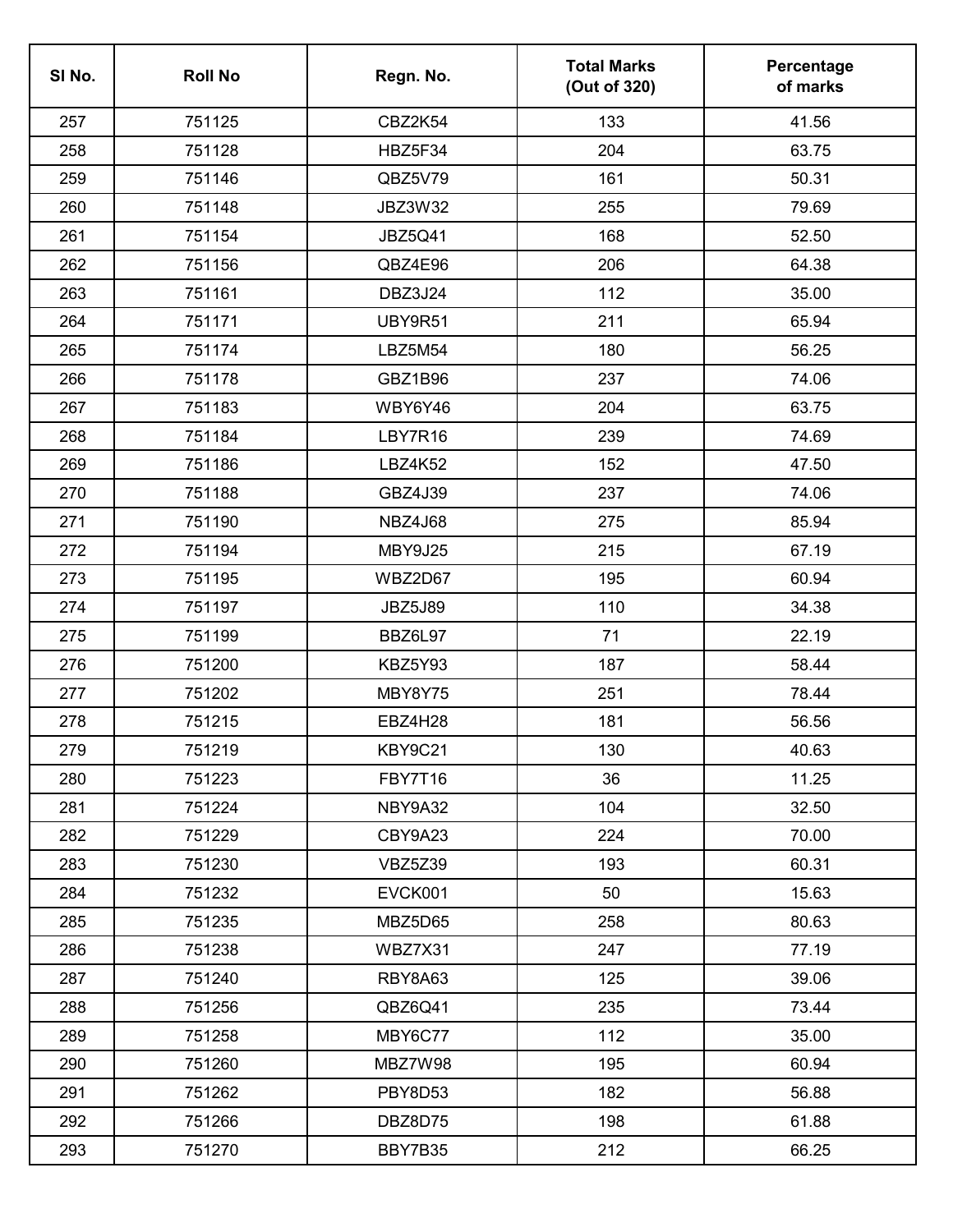| SI No. | <b>Roll No</b> | Regn. No.      | <b>Total Marks</b><br>(Out of 320) | Percentage<br>of marks |
|--------|----------------|----------------|------------------------------------|------------------------|
| 294    | 751272         | QBZ1W67        | 208                                | 65.00                  |
| 295    | 751273         | SBY8V79        | 204                                | 63.75                  |
| 296    | 751275         | EBY9Q23        | 218                                | 68.13                  |
| 297    | 751279         | SBY7F69        | 186                                | 58.13                  |
| 298    | 751284         | <b>RBZ3C54</b> | 228                                | 71.25                  |
| 299    | 751287         | <b>DBZ3G56</b> | 265                                | 82.81                  |
| 300    | 751292         | BBY7M69        | 221                                | 69.06                  |
| 301    | 751296         | QBY9M72        | 183                                | 57.19                  |
| 302    | 751297         | <b>UBY9J48</b> | 200                                | 62.50                  |
| 303    | 751303         | QBZ1E81        | 129                                | 40.31                  |
| 304    | 751305         | <b>TBY7E56</b> | 257                                | 80.31                  |
| 305    | 751322         | <b>DBZ8U54</b> | 172                                | 53.75                  |
| 306    | 751326         | <b>JBY7Z54</b> | 218                                | 68.13                  |
| 307    | 751329         | MBZ7G62        | 132                                | 41.25                  |
| 308    | 751330         | <b>BBZ8M27</b> | 177                                | 55.31                  |
| 309    | 751332         | QBZ6P55        | 185                                | 57.81                  |
| 310    | 751336         | TBZ6P34        | 120                                | 37.50                  |
| 311    | 751337         | MBZ3C49        | 174                                | 54.38                  |
| 312    | 751338         | <b>VBZ1N15</b> | 110                                | 34.38                  |
| 313    | 751345         | <b>BBZ5S57</b> | 210                                | 65.63                  |
| 314    | 751363         | DBZ5A91        | 145                                | 45.31                  |
| 315    | 751365         | PBY7M32        | 110                                | 34.38                  |
| 316    | 751366         | BBZ1V76        | 118                                | 36.88                  |
| 317    | 751371         | BBZ8P46        | 230                                | 71.88                  |
| 318    | 751377         | DBZ5E83        | 185                                | 57.81                  |
| 319    | 751379         | <b>TBZ8U73</b> | 132                                | 41.25                  |
| 320    | 751380         | GBZ2E39        | 210                                | 65.63                  |
| 321    | 751390         | <b>PBZ8W91</b> | 145                                | 45.31                  |
| 322    | 751391         | JBZ8F98        | 162                                | 50.63                  |
| 323    | 751398         | <b>JBZ4C55</b> | 178                                | 55.63                  |
| 324    | 751402         | WBY9E11        | 207                                | 64.69                  |
| 325    | 751404         | NBZ4F46        | 78                                 | 24.38                  |
| 326    | 751405         | VBY6W39        | 226                                | 70.63                  |
| 327    | 751414         | CBY9W41        | 205                                | 64.06                  |
| 328    | 751418         | PBZ3M34        | 172                                | 53.75                  |
| 329    | 751422         | SBZ2Z99        | 160                                | 50.00                  |
| 330    | 751426         | EBZ5Z98        | 215                                | 67.19                  |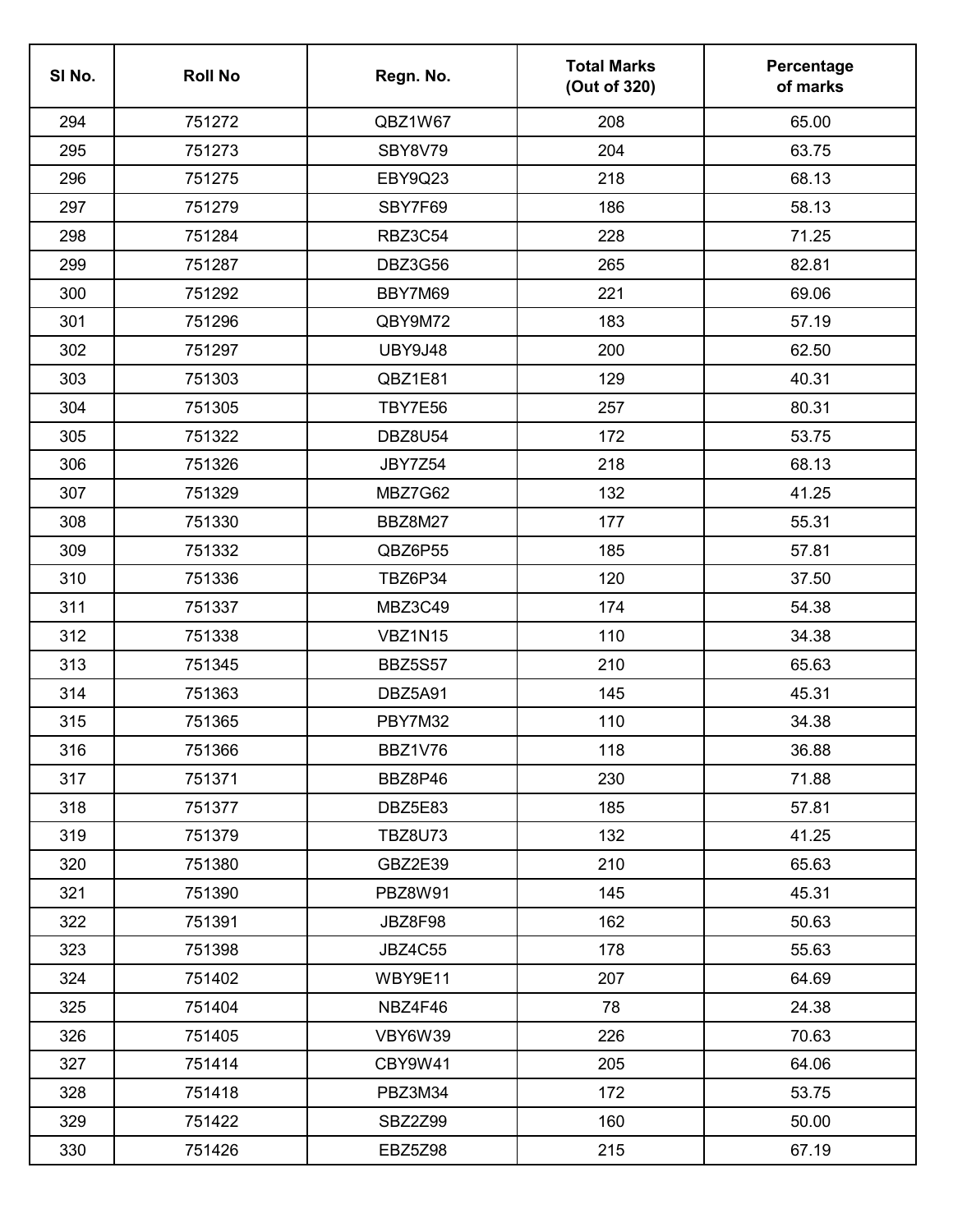| SI No. | <b>Roll No</b> | Regn. No.      | <b>Total Marks</b><br>(Out of 320) | Percentage<br>of marks |
|--------|----------------|----------------|------------------------------------|------------------------|
| 331    | 751427         | GBZ3G17        | 122                                | 38.13                  |
| 332    | 751428         | <b>HBZ8Q72</b> | 93                                 | 29.06                  |
| 333    | 751435         | QBZ3F43        | 63                                 | 19.69                  |
| 334    | 751437         | KBZ3H33        | 81                                 | 25.31                  |
| 335    | 751441         | NBZ8H36        | 205                                | 64.06                  |
| 336    | 751442         | KBZ4P17        | 182                                | 56.88                  |
| 337    | 751451         | GBY6P23        | 275                                | 85.94                  |
| 338    | 751452         | <b>EBZ6S32</b> | 102                                | 31.88                  |
| 339    | 751454         | NBY7Y56        | 141                                | 44.06                  |
| 340    | 751457         | DBY9S84        | 197                                | 61.56                  |
| 341    | 751467         | QBY8N16        | 145                                | 45.31                  |
| 342    | 751472         | <b>EBZ1R59</b> | 103                                | 32.19                  |
| 343    | 751474         | <b>SBZ6G45</b> | 245                                | 76.56                  |
| 344    | 751475         | LBZ7R45        | 91                                 | 28.44                  |
| 345    | 751480         | SBZ6B35        | 97                                 | 30.31                  |
| 346    | 751481         | RBZ8M73        | 235                                | 73.44                  |
| 347    | 751484         | <b>VBY8N27</b> | 173                                | 54.06                  |
| 348    | 751487         | <b>VBZ5W12</b> | 105                                | 32.81                  |
| 349    | 751489         | <b>TBZ2X59</b> | 209                                | 65.31                  |
| 350    | 751495         | CBY8B55        | 239                                | 74.69                  |
| 351    | 751512         | LBZ3Y54        | 239                                | 74.69                  |
| 352    | 751514         | <b>GBY7U11</b> | 81                                 | 25.31                  |
| 353    | 751516         | DBZ6A33        | 176                                | 55.00                  |
| 354    | 751518         | VBY8P17        | 277                                | 86.56                  |
| 355    | 751529         | WBZ1T95        | 110                                | 34.38                  |
| 356    | 751533         | <b>TBY6C53</b> | 55                                 | 17.19                  |
| 357    | 751534         | MBY9H82        | 106                                | 33.13                  |
| 358    | 751540         | GBZ1X56        | 90                                 | 28.13                  |
| 359    | 751543         | HBZ6Q78        | 193                                | 60.31                  |
| 360    | 751545         | <b>MBZ4S11</b> | 240                                | 75.00                  |
| 361    | 751555         | HBY6N36        | 125                                | 39.06                  |
| 362    | 751561         | <b>UBZ2G49</b> | 55                                 | 17.19                  |
| 363    | 751562         | <b>UBZ2E57</b> | 97                                 | 30.31                  |
| 364    | 751568         | DBY9K14        | 253                                | 79.06                  |
| 365    | 751570         | <b>TBZ7J82</b> | 241                                | 75.31                  |
| 366    | 751573         | LBZ2B48        | 193                                | 60.31                  |
| 367    | 751574         | TBZ4M77        | 210                                | 65.63                  |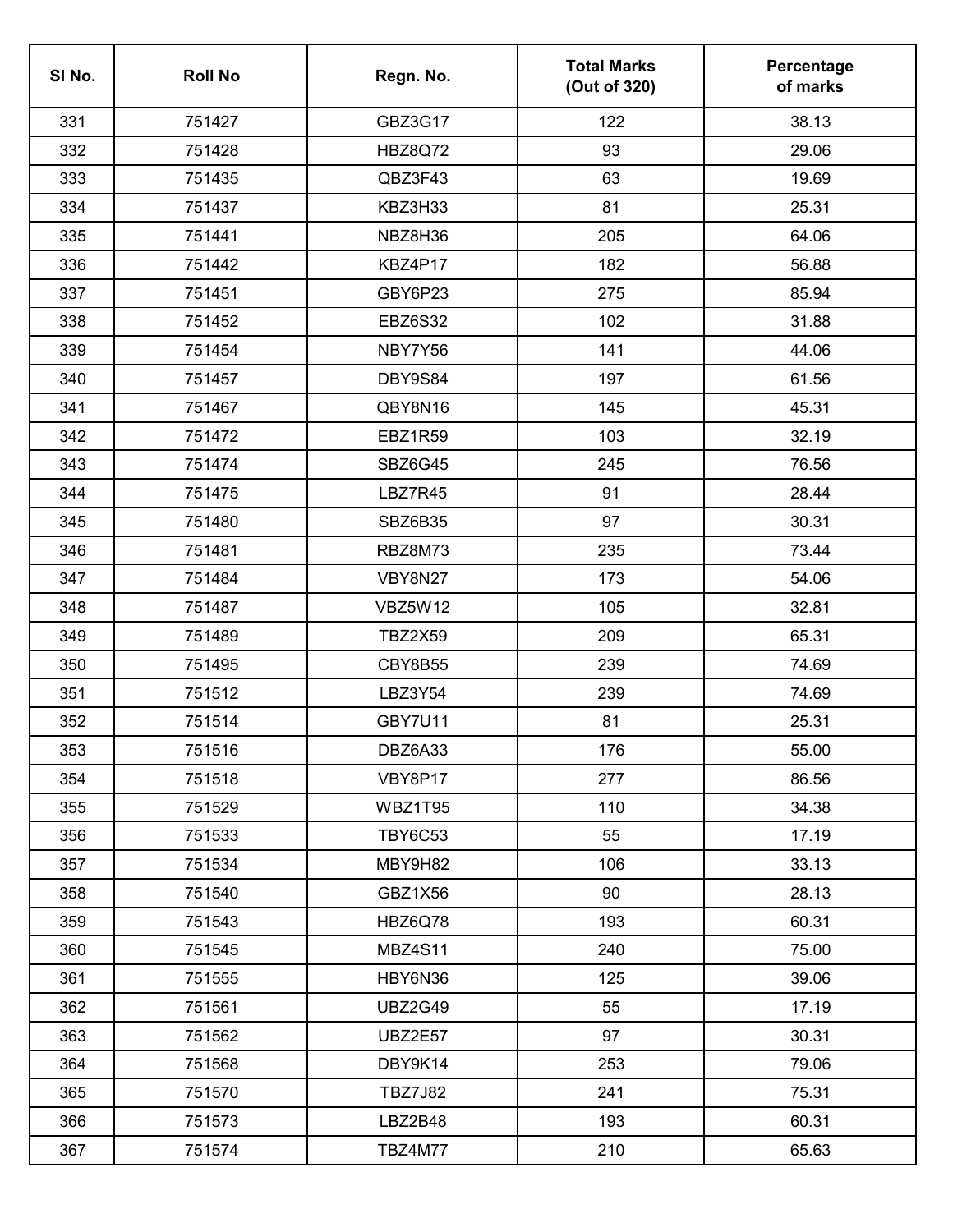| SI No. | <b>Roll No</b> | Regn. No.      | <b>Total Marks</b><br>(Out of 320) | Percentage<br>of marks |
|--------|----------------|----------------|------------------------------------|------------------------|
| 368    | 751577         | EBZ8T38        | 166                                | 51.88                  |
| 369    | 751578         | <b>CBY7S65</b> | 200                                | 62.50                  |
| 370    | 751580         | VBZ6C64        | 236                                | 73.75                  |
| 371    | 751581         | <b>UBZ1Q73</b> | 201                                | 62.81                  |
| 372    | 751585         | <b>FBZ2Y76</b> | 130                                | 40.63                  |
| 373    | 751590         | <b>JBY8Z86</b> | 153                                | 47.81                  |
| 374    | 751592         | <b>KBZ6S16</b> | 57                                 | 17.81                  |
| 375    | 751601         | QBZ5U68        | 189                                | 59.06                  |
| 376    | 751604         | NBY7J24        | 44                                 | 13.75                  |
| 377    | 751607         | <b>DBY8G22</b> | 140                                | 43.75                  |
| 378    | 751609         | EBZ2B53        | 234                                | 73.13                  |
| 379    | 751613         | CBZ4A66        | 143                                | 44.69                  |
| 380    | 751614         | MBY9N26        | 20                                 | 6.25                   |
| 381    | 751616         | JBY7L37        | 95                                 | 29.69                  |
| 382    | 751619         | MBZ2A67        | 232                                | 72.50                  |
| 383    | 751620         | <b>UBY7A99</b> | 106                                | 33.13                  |
| 384    | 751625         | <b>PBZ4T13</b> | 204                                | 63.75                  |
| 385    | 751626         | <b>EBZ3X51</b> | 151                                | 47.19                  |
| 386    | 751630         | CBZ7Q89        | 140                                | 43.75                  |
| 387    | 751634         | <b>RBZ2T27</b> | 161                                | 50.31                  |
| 388    | 751635         | QBZ3A45        | 198                                | 61.88                  |
| 389    | 751636         | <b>EBZ1L95</b> | 183                                | 57.19                  |
| 390    | 751644         | RBZ6B11        | 265                                | 82.81                  |
| 391    | 751648         | JBY9F86        | 187                                | 58.44                  |
| 392    | 751650         | QBZ7J99        | 195                                | 60.94                  |
| 393    | 751653         | QBZ7S21        | 35                                 | 10.94                  |
| 394    | 751657         | WBZ4T48        | 245                                | 76.56                  |
| 395    | 751660         | QBY6B39        | 114                                | 35.63                  |
| 396    | 751661         | HBY9P86        | 180                                | 56.25                  |
| 397    | 751664         | <b>RBZ1B88</b> | 196                                | 61.25                  |
| 398    | 751666         | RBZ1K48        | 207                                | 64.69                  |
| 399    | 751671         | DBZ7V35        | 138                                | 43.13                  |
| 400    | 751672         | LBZ1E79        | 185                                | 57.81                  |
| 401    | 751673         | GBZ2M11        | 100                                | 31.25                  |
| 402    | 751676         | MBZ2A28        | 260                                | 81.25                  |
| 403    | 751684         | HBY9L32        | 148                                | 46.25                  |
| 404    | 751694         | LBY6B54        | 233                                | 72.81                  |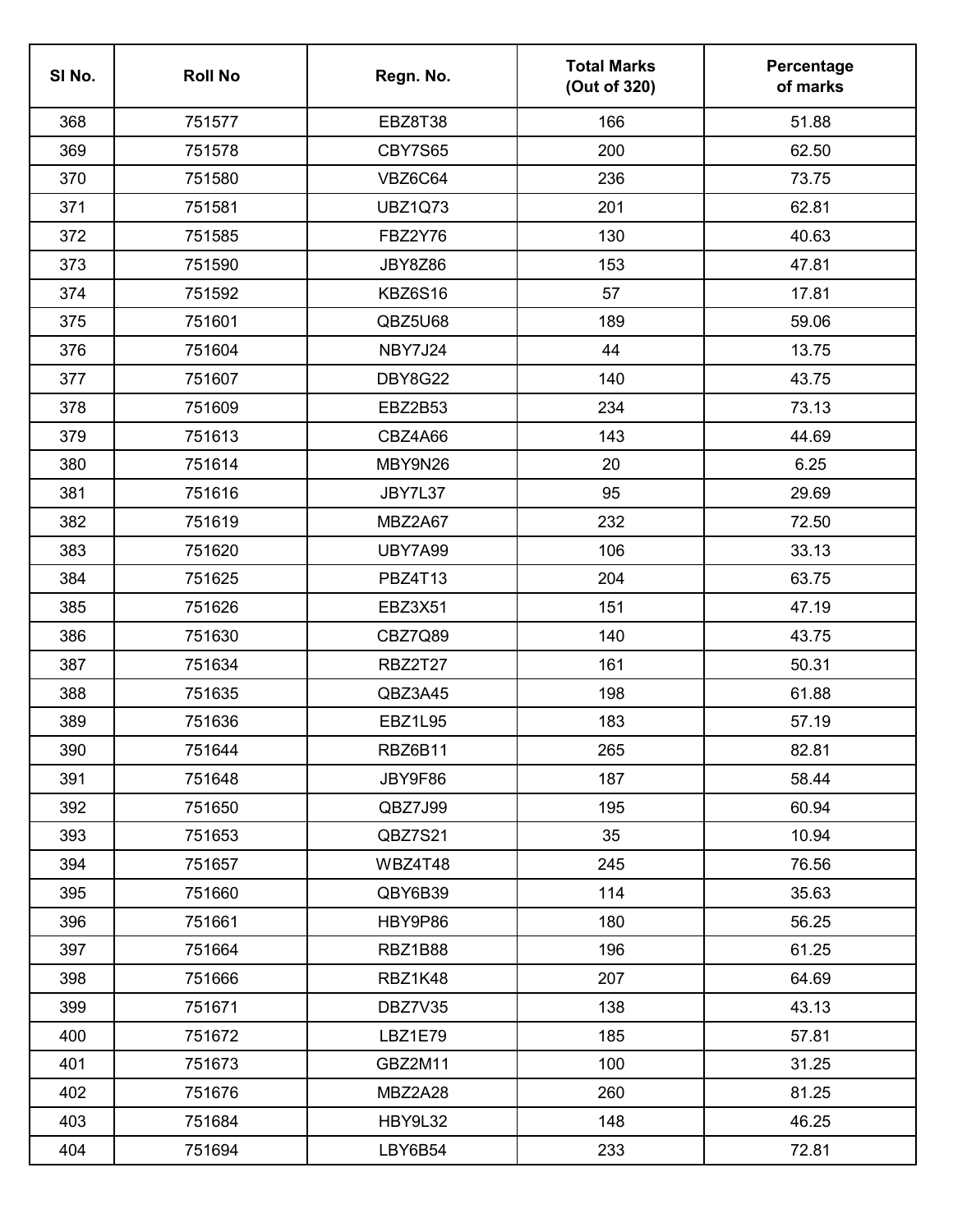| SI No. | <b>Roll No</b> | Regn. No.      | <b>Total Marks</b><br>(Out of 320) | Percentage<br>of marks |
|--------|----------------|----------------|------------------------------------|------------------------|
| 405    | 751695         | <b>CBZ4X22</b> | 218                                | 68.13                  |
| 406    | 751699         | FBY7F36        | 194                                | 60.63                  |
| 407    | 751700         | SBZ8W62        | 181                                | 56.56                  |
| 408    | 751704         | <b>RBZ6U23</b> | 136                                | 42.50                  |
| 409    | 751706         | VBY9K75        | 115                                | 35.94                  |
| 410    | 751710         | <b>RBY6S71</b> | 198                                | 61.88                  |
| 411    | 751715         | VBZ8P79        | 212                                | 66.25                  |
| 412    | 751718         | JBY7N47        | 215                                | 67.19                  |
| 413    | 751724         | <b>BBZ8E15</b> | 210                                | 65.63                  |
| 414    | 751735         | MBZ7Y56        | 155                                | 48.44                  |
| 415    | 751737         | <b>TBZ4E13</b> | 70                                 | 21.88                  |
| 416    | 751739         | <b>JBZ2N84</b> | 151                                | 47.19                  |
| 417    | 751741         | <b>RBZ2A77</b> | 235                                | 73.44                  |
| 418    | 751744         | HBY6Y34        | 145                                | 45.31                  |
| 419    | 751745         | SBY7N81        | 220                                | 68.75                  |
| 420    | 751758         | GBZ5R69        | 85                                 | 26.56                  |
| 421    | 751760         | MBZ8A69        | 190                                | 59.38                  |
| 422    | 751764         | WBY6P89        | 140                                | 43.75                  |
| 423    | 751772         | RBZ5M49        | 153                                | 47.81                  |
| 424    | 751774         | <b>TBZ3P61</b> | 114                                | 35.63                  |
| 425    | 751777         | GBZ4W49        | 237                                | 74.06                  |
| 426    | 751778         | GBZ3S32        | 220                                | 68.75                  |
| 427    | 751781         | NBZ6C25        | 185                                | 57.81                  |
| 428    | 751783         | HBZ6Q37        | 136                                | 42.50                  |
| 429    | 751787         | DBZ2H34        | 219                                | 68.44                  |
| 430    | 751790         | GBY9K51        | 195                                | 60.94                  |
| 431    | 751793         | HBZ7A81        | 235                                | 73.44                  |
| 432    | 751802         | LBZ4K35        | 30                                 | 9.38                   |
| 433    | 751808         | <b>KBZ8C11</b> | 235                                | 73.44                  |
| 434    | 751814         | BBY7M93        | 148                                | 46.25                  |
| 435    | 751815         | NBY6Q61        | 100                                | 31.25                  |
| 436    | 751819         | SBZ3G62        | 190                                | 59.38                  |
| 437    | 751821         | WBZ4F11        | 50                                 | 15.63                  |
| 438    | 751826         | DBZ7D92        | 50                                 | 15.63                  |
| 439    | 751829         | VBZ3K73        | 136                                | 42.50                  |
| 440    | 751830         | NBZ4F95        | 110                                | 34.38                  |
| 441    | 751832         | NBY7U95        | 158                                | 49.38                  |